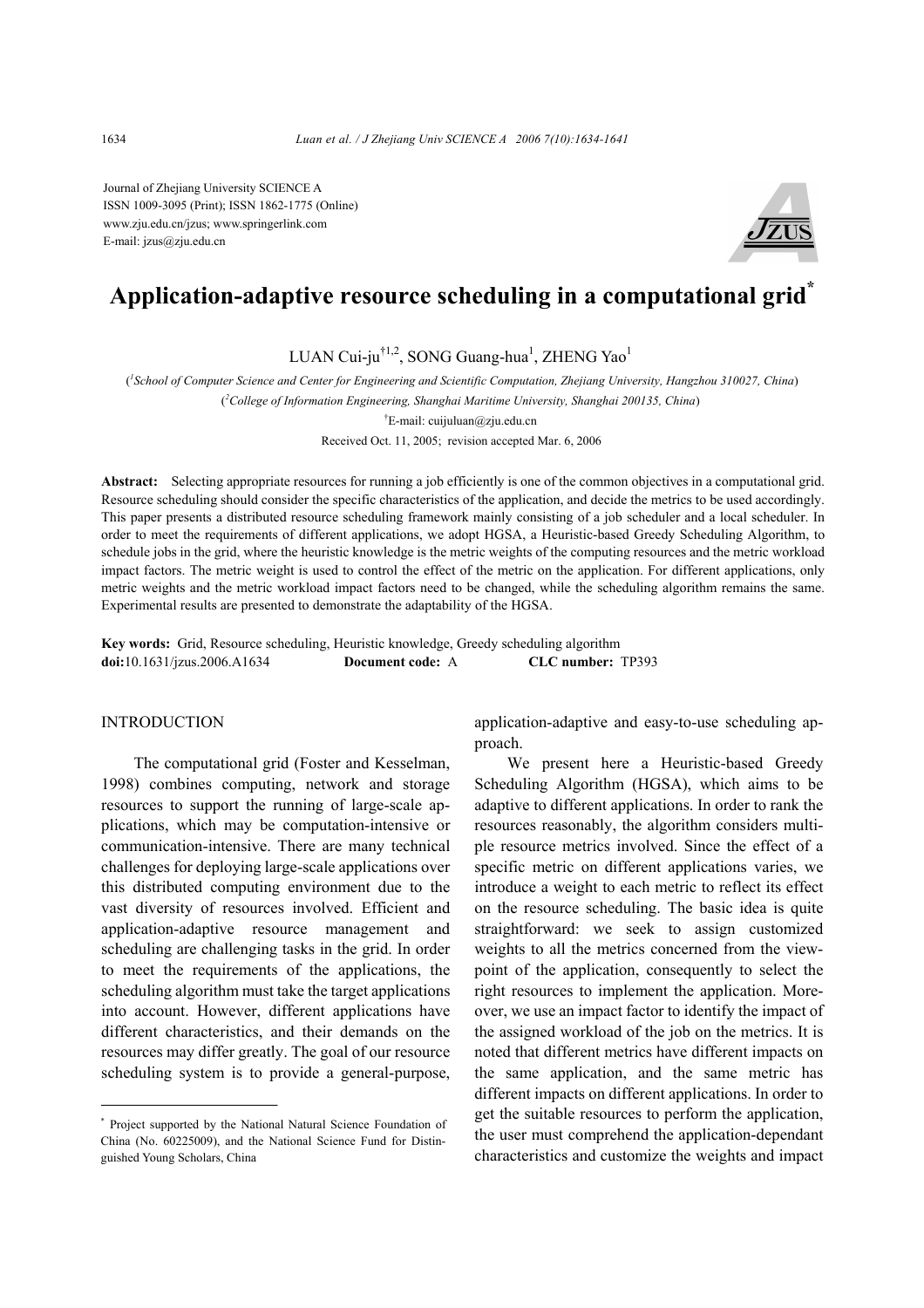factors of the metrics accordingly.

Before detailing the scheduling algorithm, we will present a distributed resource scheduling framework. On every grid site, there exist two scheduling components, i.e. global and local components. The global scheduling component uses the scheduling algorithm presented in this paper to allocate the resources. It considers all the available resources to select the appropriate ones. The local one is responsible for determining the order, in which jobs are executed at that particular site. Jobs can be scheduled at any site.

The remaining part of this paper is organized as follows. Section 2 addresses related work on resource scheduling. Section 3 describes a resource scheduling framework, while Section 4 presents the HGSA. In Section 5 experimental results are presented to illustrate its validity, and finally we summarize our work in Section 6.

## RELATED WORK

The concept of a universal scheduling paradigm for any application is intractable, but some researchers have done their best to realize this task. The Condor is one of the systems, which can be used for varied applications. Liu *et al.*(2002) presented a general-purpose resource selection framework that defines a resource selection service for locating grid resources that meet the requirements of the applications. But it requires the user to provide application-specific mapping modules and ranking mechanism to personalize the resource selector, which is beyond the reach of common users.

Some resource scheduling policies have been proposed to reduce application execution time in heterogeneous environments (Chapin and Spafford, 1994; Ranganathan and Foster, 2002; Yang *et al*., 2003; YarKhan and Dongarra, 2002). However, their works only involve one or a few metrics such as network bandwidth or CPU speed, and the formula of the algorithm is fixed. But in fact, the effect of the same algorithm varies with the applications. Some scheduling algorithms are only fit for solving one type of applications.

Casanova *et al.*(2000) proposed a more sophisticated adaptive scheduling algorithm that can automatically perform on-the-fly resource selection and co-allocation of data and computation when needed. Moreover, they proposed several simple heuristics for scheduling independent tasks: Min-min, Max-min, and Sufferage, etc. But the scheduling algorithm works well with the PSAs, which focus on scheduling algorithms whose objective is to minimize the application's makespan and the metric used by the heuristics is the task's predicted completion time.

The AppLeS (Berman *et al*., 2003) project provides an environment for adaptively scheduling and deploying applications in heterogeneous, multi-user grid environments. The AppLeS can generate a schedule that considers not only predicted resource performance, but also the variation in that performance. But the applications must be customized, so that it can be dynamically scheduled by an AppLeS scheduling agent.

In order to cope with the dynamic grid environment and adapt to applications, some scheduling algorithms adopt the adaptive solution, such as (Aggarwal and Kent, 2005; Gao *et al*., 2005; Huedo *et al*., 2004; Jin *et al*., 2005). But not all of them can custom the scheduling criteria on the demand of the users.

Aggarwal and Kent (2005) also provided an adaptive generalized grid scheduling algorithm that can efficiently schedule jobs having arbitrary inter-dependency constraints and arbitrary processing durations. It is mainly used to map a set of jobs and its aim is to minimize the makespan of incoming jobs. While our algorithm is used to schedule single job, and the goal is determined by the users according to their applications.

Gao *et al.*(2005) put forward adaptive grid job scheduling algorithms that use the predicted completion time to schedule jobs at both system level and application level. In application-level scheduling, genetic algorithms are used to minimize the average completion time of jobs through optimal job allocation on each node. All their algorithms use the predicted completion time to schedule the jobs, which cannot meet various requirements of the users and their applications.

In our approach, all the measurable metrics that can influence the selection of the resources can be taken into account, and their weights can be customized by the user in order to make the scheduling al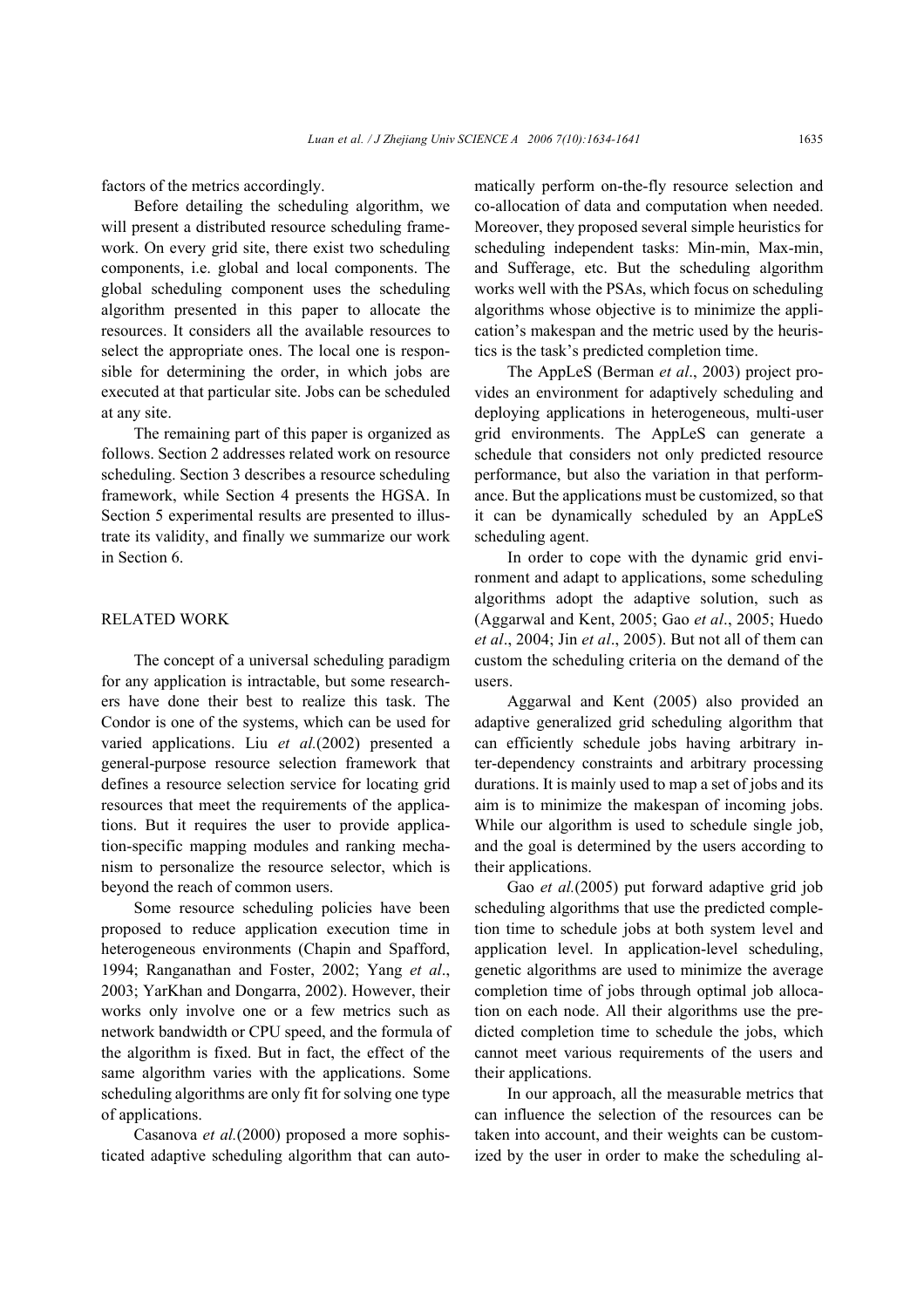gorithm adaptive to a wide variety of applications. Moreover, the metrics used in the algorithm are extensible, that is, when a new metric that can affect the resource scheduling is available, such as cost, it can be added to the algorithm.

## THE RESOURCE SCHEDULING FRAMEWORK

The resource scheduling framework is illustrated in Fig.1. It is a distributed one, where all sites can be both clients and servers. They have a uniform scheduling structure, which mainly consists of a job scheduler and a local scheduler. In order to simplify the diagram, some components are omitted in sites except Site 1.

The Job Scheduler (JS) is distributed and global. It schedules all the available resources in the computational grid and selects the best resources for the job by consulting the resources information. The JS gets the job to be executed from the Waiting Queue (WQ), and puts it into the Scheduled Queue (SQ). The JS adopts the first come first served (FCFS) algorithm and a two-phase scheduling strategy, which includes the filtering phase and the allocating phase. At the filtering phase, all the available resources will be filtered according to the requirements of the job, which are defined by the user. At the allocating phase, the JS chooses the best resources by utilizing the HGSA, which will be depicted in detail in Section 4.

The Local Scheduler (LS) is a job scheduler pro-

vided by the local host system, such as Open PBS, Condor or LSF, etc. It decides how to schedule the allocated jobs according to its local resources. Once a job is submitted to a particular site, which is determined by the JS, then it will be managed by the LS.

In the scheduling framework, an Information Service (IS) is in charge of resource discovery and resource information provision. It provides the JS with the available resources and their information.

All jobs managed in a site are saved in one of three job queues—the WQ, the SQ and the Finished Queue (FQ). The WQ keeps the jobs waiting for allocating resources, the SQ keeps the jobs that have been allocated resources, and finally the FQ keeps the jobs that have been executed successfully or failed.

The core function of the file controller in the framework is to provide the capabilities for the job management system to transfer file and folders securely, conveniently, efficiently and flexibly. The files and folders can be transferred by multi-channels or in third-party style. Partial file transfer can also be implemented. The file controller can also provide other file and folder operations, such as creating/deleting and validating files and folders locally and remotely. It is implemented on top of the GridFTP in the Globus toolkit (Foster *et al*., 2001).

Generally, job execution is performed in three steps.

(1) Creating the remote executing directory, and transferring the executable and all the files needed for remote execution, such as parameter files and data files.



**Fig.1 The resource scheduling framework**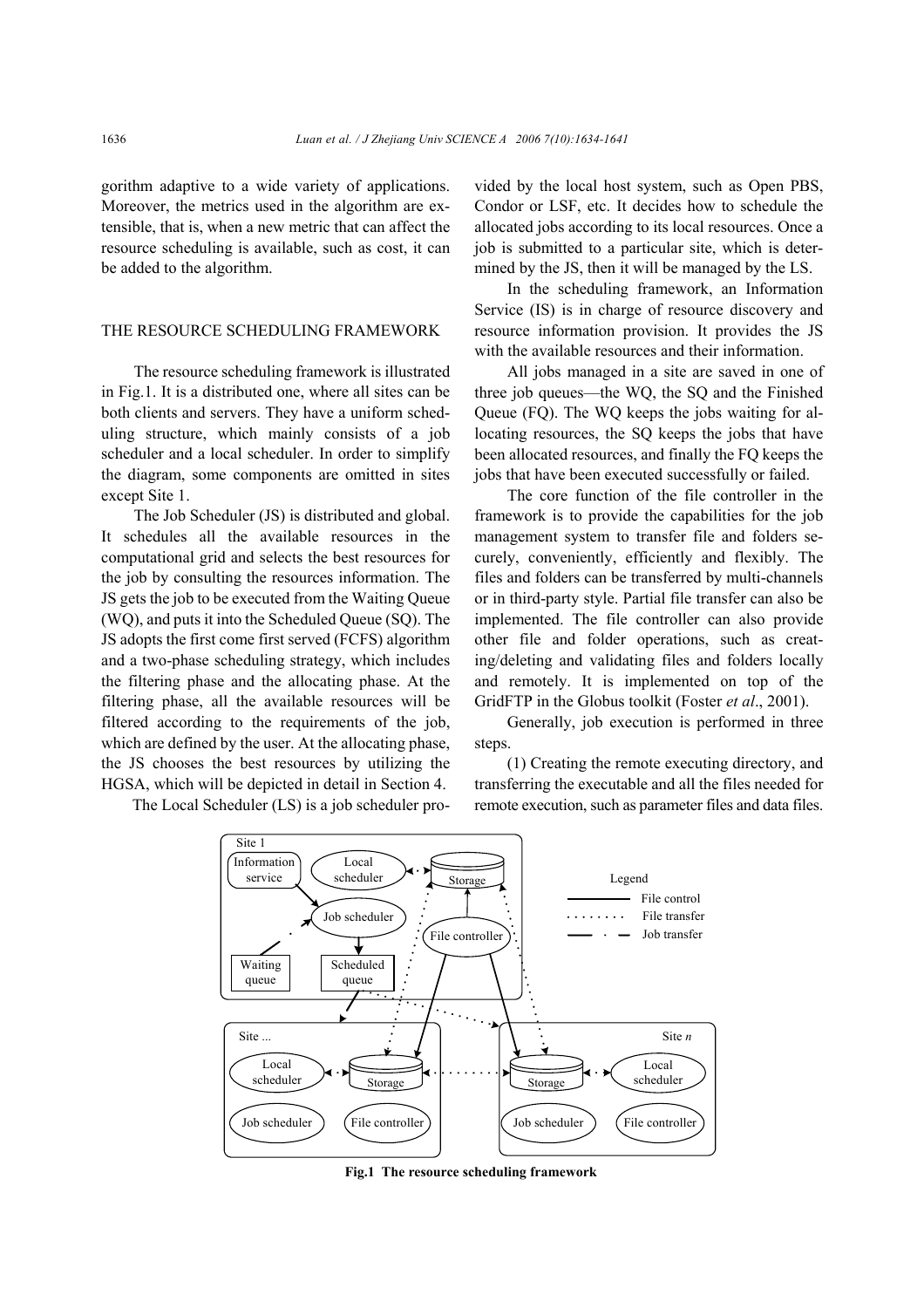(2) Executing the job on the remote resources and obtaining its status.

(3) Transferring back output files, cleaning up the remote executing directory and related files on the user's demand.

The first and the last steps are carried out by the file controller, which can do more validation checking on the local and remote file systems.

If the data required by a job reside at some other nodes, the file controller can transfer the data to the execution nodes in the third-party transfer mode. With the third-party transfer, a job can be submitted from Location *A*, use the data at Location *B*, and be executed at Location *C*, while the results can be transferred to Location *D*. Thereby, the data, software, storage and computing resources at different locations can be shared easily.

Within this framework, when a job needs to be executed in the computational grid, it will be added to the WQ and forwarded to the JS for allocating the resources. Given the available resources information from the IS, the JS will return the best resources using the scheduling algorithm and assign them to the job, and then the job will be added to the SQ and submitted to the selected resources for execution. When a job is submitted, the file controller will be called to be in charge of file operations. And finally the job will be moved to the FQ once finished.

# HEURISTIC-BASED GREEDY SCHEDULING ALGORITHM

#### **Problem statement**

The goal of the HGSA is to improve the flexibility and convenience of the resource scheduling algorithm to meet the requirements of diverse applications. Almost all the resource attributes can affect selection of the resources. Because different applications have different resource requirements, we cannot use the same rule to order the resources for different types of applications. For example, the computation-intensive applications need fast calculation speed, while the communication-intensive applications need high-speed network. Therefore, the ordering rules should be different: the CPU frequency, CPU load and available memory are more important to the former, while the network bandwidth is more important to the latter.

From the analysis above, it is apparent that one algorithm should use as many metrics as possible to schedule the resources in order to adapt to various applications, and that the metrics should have different effects on different applications to apply the same algorithm to various applications.

The metrics involved can be any available ones, which can affect the selection of the resources. At present, the attributes used include CPU count, CPU speed, CPU free rate, memory size, free memory size, file system size, free file system size, network bandwidth, latency and the allocated process count of the current job. The metrics used by the system can be extensible. Any new metrics that are attractive to the user can be added to rank the resources, such as the cost, predicted metrics, etc.

We use a metric weight to distinguish the effect of the metric on the application. The higher the metric weight value is, the more effect it has on the application.

Furthermore, the parallel job often has many processes. The assigned process of the current job may affect the subsequent resource selection for the same job. For example, the more the processes allocated, the less the free memory is, i.e., the effect is negative. If there is data exchange among processes, the processes should tend to be allocated to the same resource to speed-up the data exchange, the effect is positive. We use the metric workload impact factor to identify the effect of the allocated process on the resources selection.

HGSA is designed to follow an adaptable scheduling policy, which is defined by the weights and the workload impact factors of the metrics. In order to make the algorithm adaptive to different applications, what the user needs to do is to custom the metric weights and the metric workload impact factors according to the characteristics of the applications, that is, to define the scheduling policy.

#### **Heuristic-based greedy scheduling algorithm**

The heuristic knowledge is the metric weights of the computing resources and the metric workload impact factors.

Assume that *ResList* is the filtered available resources list; *PROCESSCOUNT* is the process count of the job, which is defined by the user; *SelectedList*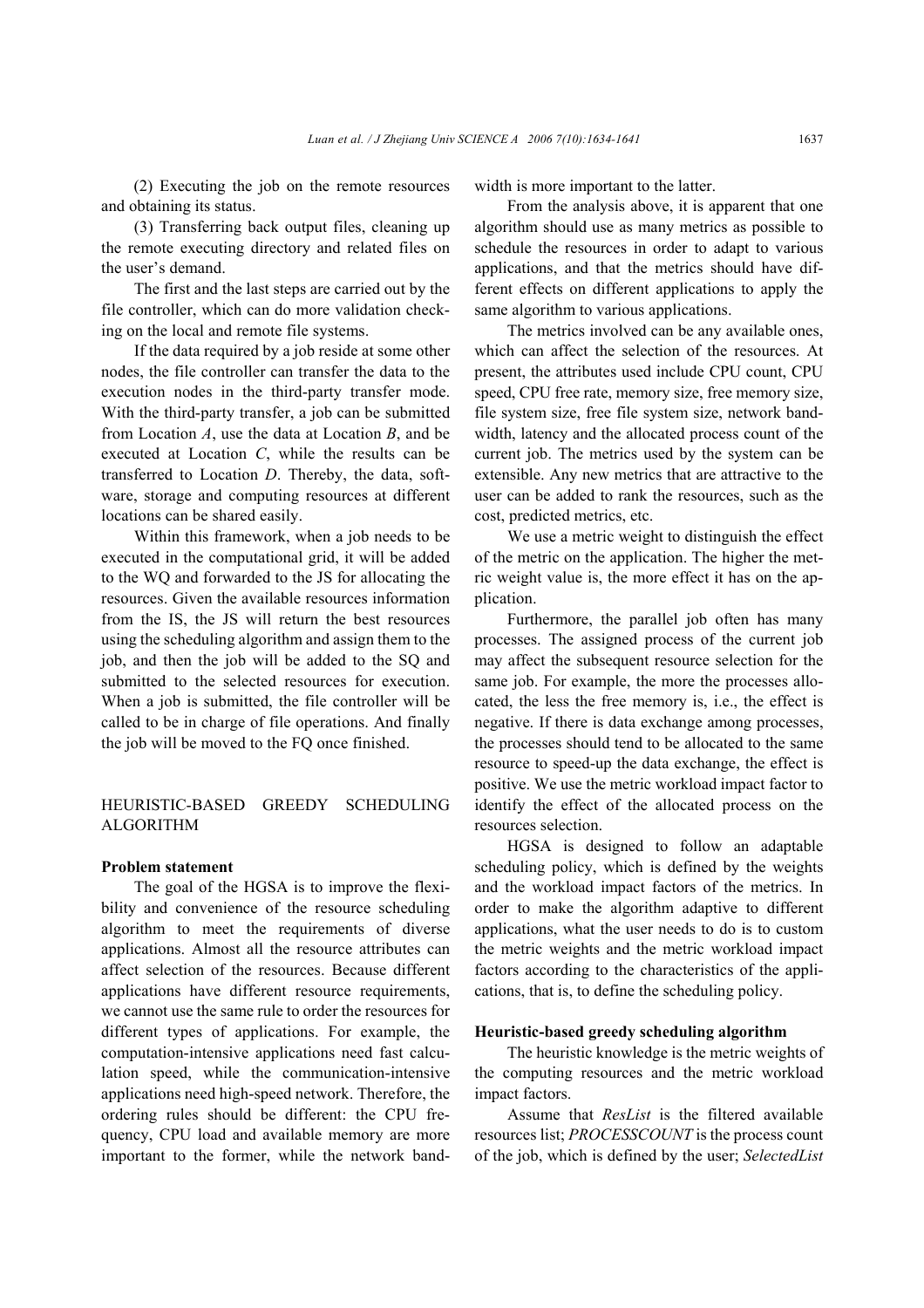is the selected resources list, i.e. the result. The data type of *ResList* is the list of the resource classes. There are two important properties in the resource class: *processcount* and *cpucount*. The *processcount* is the allocated process count of the job to the resource, and its initial value is zero. Therefore, if the *processcount* of a resource is bigger than zero at the end of HGSA, the resource is selected. The *cpucount* is the CPU count of the resource. If the *PROCESS-COUNT* value is more than 1, the job is parallel. *ResList* and *PROCESSCOUNT* are the inputs, while *SelectedList* is the output of the algorithm. The HGSA is described in Fig.2.



**Fig.2 The heuristic-based greedy scheduling algorithm**

The mechanism of ranking the filtered resources is based on the following formula:

$$
Rank = \sum_{i=0}^{k-1} [(a_i + nf_i)\omega_i], \quad \sum_{i=0}^{k-1} \omega_i = 1, \ 0 \le \omega_i \le 1,
$$

where  $k$  is the count of metrics,  $n$  is the allocated process count of the current job, *ai* is the metric value,  $f_i$  is the workload impact factor and  $\omega_i$  is the metric weight of the *i*th metric.

In this formula,  $a_i$  is normalized. If the effect of metric *i* on selecting resources is negative, *ai* should be  $-a_i$ , such as the metric of network latency.

According to Fig.2, the HGSA integrates the resource selection and workload allocation in the same process. Whether a resource is selected is determined by its property of *processcount*, which is the workload of the resource for the current job.

In practice, in order to get the best resources for an application, the user must consider the application's characteristic and customize the heuristic knowledge accordingly.

The weight of CPU speed should be increased for the computation-intensive applications due to their high requirement for computing power, while the weight of network bandwidth should be decreased. The reversed adjustment could be performed for the communication-intensive applications.

If the processes are independent within the same job, the metric of the allocated process count has no positive effect on the resources selecting, hence its workload impact factor can be zero. If the processes need to exchange data, then the metric of the allocated process count has positive effect on the resources selecting and its workload impact factor can be greater than zero.

In order to customize the metric weight and the metric workload impact factor, we use the XML file to store them. The user can edit the file to adapt to various applications.

## EXPERIMENTS

We have crafted a simulation with the SimGrid (Casanova, 2001; Legrand *et al*., 2003) simulator to evaluate the HGSA. The major reasons for relying on SimGrid are that it can simulate the multi-scale computational grid and that the simulation environment can be similar to different experiments, which is important for evaluating the scheduling algorithms.

In the experiments, we use a platform described in the SimGrid software package, which consists of 90 resources, where the power ranges from 171.667 to 22.151, the bandwidth ranges from 255.228625 to 0.117125 and the latency ranges from 0.295890617 to 0.000006406. All the units omitted here adopt the ones utilized in the SimGrid.

In the experiments, we use the HSSA (shown in Fig.3), which randomly selects resources from a pool of resources and was adopted earlier in our project, to compare with the HGSA. For the HSSA we perform ten experiments in every type of experiments and use the average value as the final value.

Since the platform described in the present SimGrid is well suited for simulating the CPU power, bandwidth and latency, the experiments only use these three metrics.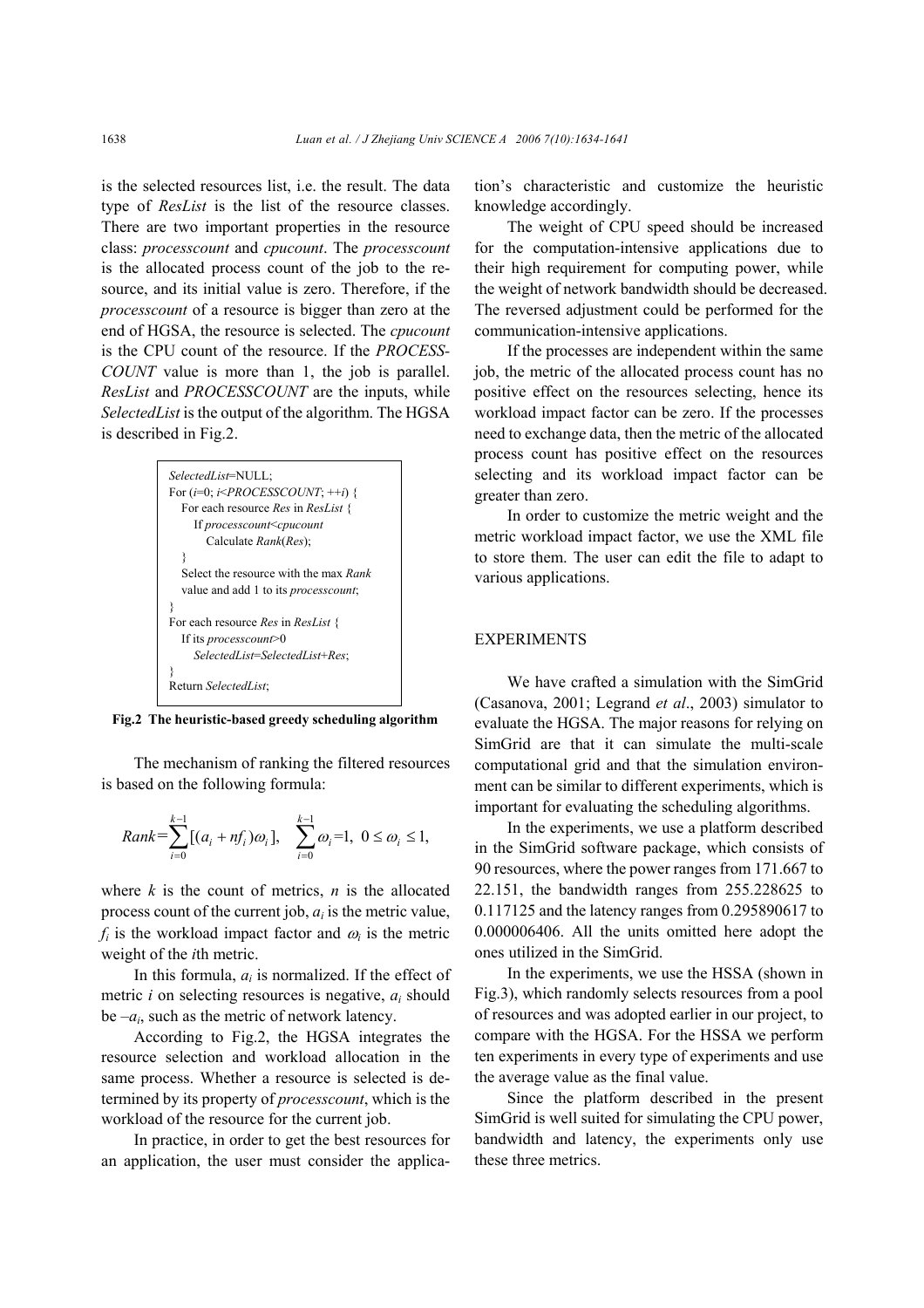```
//cpucount is the processor count of a resource. 
//P is the resources pool, i.e. the resources set meeting 
the requirements. 
//S is the selected resources set, i.e. the result. 
\frac{1}{n} is the process count of a job.
(1) S=NULL; P=NULL. 
(2) Build P such that cpucount>=n, for all resources in 
P. 
  If P is not empty then select Pi from P at random, add
n to the processcount of P_i, S=S+P_i, goto (5);
  If P is empty, i=0.
(3) Randomly get m, m<n−i, Build P such that cpucount
>=m, for all resources in P. 
  If P is not empty then select Pi from P at random, set
k to be the cpucount of Pi, add k to the processcount of 
P_i, S=S+P_i, n=n−k, if n=0 then goto (4), if n>0 then goto
(1); 
  If P is not empty then i=i+1, goto (2).
(4) Goto (1). 
(5) Return S.
```
**Fig.3 The heuristic-based stochastic scheduling algorithm**

In order to present the HGSA is adaptive, we devise three sets of experiments, which simulate different types of applications. The first set of experiments only deals with computation, which simulated the computation-intensive applications. The computation size ranges from 500 to 5000 with the step size being 500. The second set of experiments only deals with communication, which simulated the communication-intensive applications. The communication size ranges from 100 to 1000 with the step size being 100. There are both computation and communication in the third set of experiments, in which the computation size and communication size follow the ones in the first two sets.

In the first set of experiments, because the applications are computation-intensive, the CPU speed weight is 1, the other metric weights are 0 and the metric workload impact factors are all set to zero. The experimental result is illustrated in Fig.4a. Because the selected resources are the fastest with the HGSA, the run time is the shortest.

In the second set of experiments, because the applications only deals with communication, the bandwidth weight is 0.9, the latency weight is 0.1, while the workload impact factor of the process count is 1. The experimental result is illustrated in Fig.4b. It is obvious that the resources selected by HGSA have good communication performance, so the run time of the applications is relatively short.

In the third set of experiments, the CPU speed weight is 0.6, the bandwidth weight is 0.35, the latency weight is 0.05, and the workload impact factor of the process count is 0.5. The experimental result is depicted as Fig.4c. Because the HGSA can take both computation and communication into account, the applications in this set of experiments can get better performance.

Three conclusions can be made from the above experiments.

(1) The HGSA does a better job than the HSSA. The makespans of the HGSA are lower than those of the HSSA in the above figures.

(2) The performance of the HGSA is stable. The curve of makespan for the HGSA is almost linear, while the curve of makespan for the HSSA is wavelike.

(3) The HGSA is adaptive to different types of applications. The HGSA can do good jobs in these three sets of experiments.

In order to demonstrate the performance and the flexibility of the HGSA, we do further experiments on the basis of the third set of experiments. We choose the resource with the fastest CPU using the scheduling policy adopted in the work of (Chapin and Spafford, 1994) and the resource with the fastest network using the ad-hoc greedy approach presented in (Petitet *et al*., 2001) to execute the job in the third set of experiments respectively. In practice, we use the HGSA to simulate their implementation. The experiment result is illustrated in Fig.4d.

Because the job in the third set of experiments involves both computation and communication, if we are only concerned with the performance of the CPU or the network, we cannot get the best result. In the same way, the single scheduling policy cannot adapt to different types of applications. With the HGSA, the users can custom the scheduling policy for the application, so that it is adaptive to various applications.

## CONCLUSTION AND FUTURE WORK

In the computational grid, selecting appropriate resources for a specific application is challenging. Resource ranking is always based on resource metrics. The rule to rank the resources varies with the appli-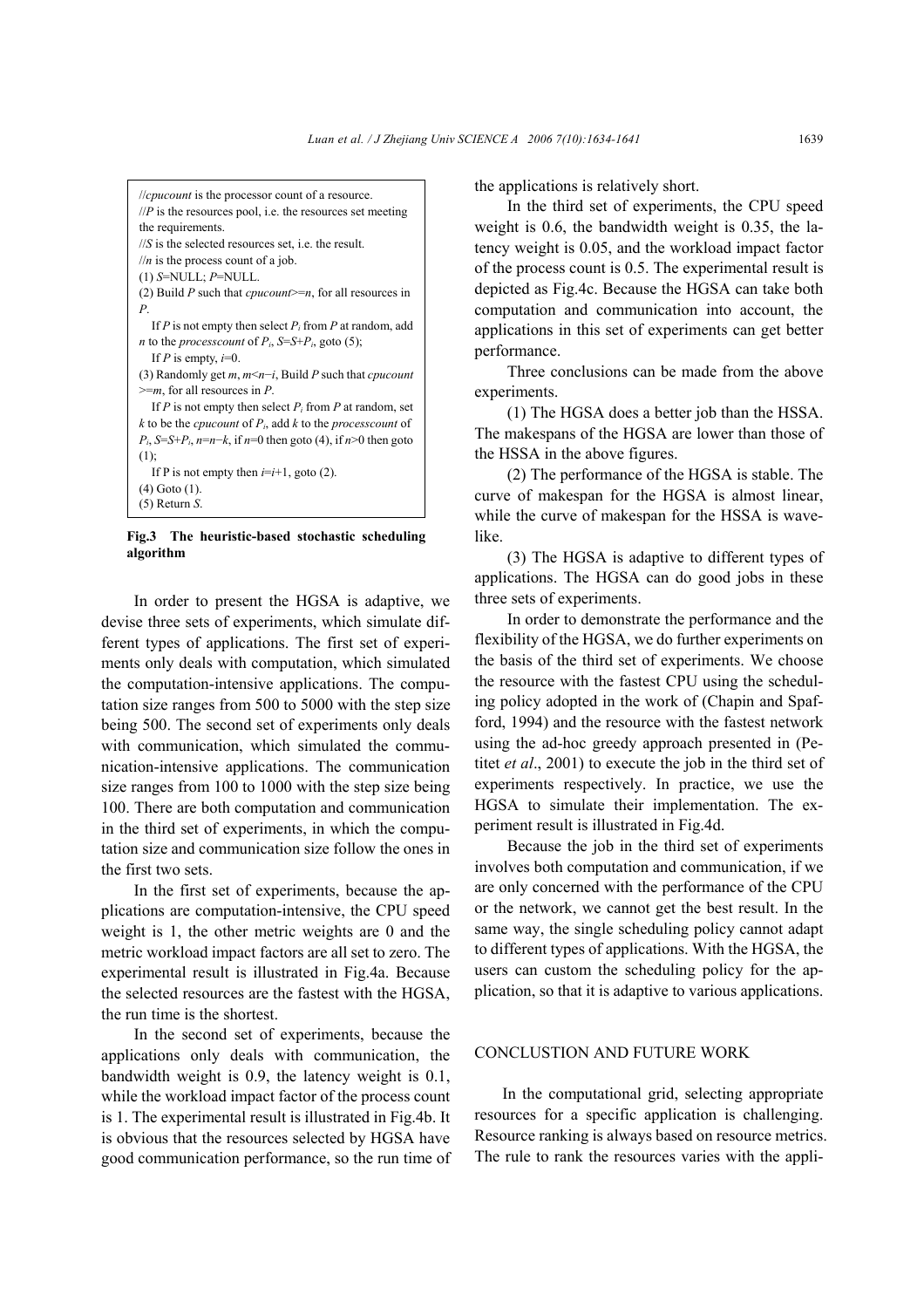

**Fig.4 The experiment results. (a) Comparison between HSSA and HGSA for computation-intensive applications; (b) Comparison between HSSA and HGSA for communication-intensive applications; (c) Comparison between HSSA and HGSA for with both the computation and the communication applications; (d) Comparison for different scheduling algorithms for with both the computation and the communication applications**

cation, which is also the case for the metrics involved and their functions. Therefore, resource scheduling should be application-oriented.

We have presented a distributed scheduling framework that provides a common resource selection service for different kinds of applications. As a hierarchy structure, it can consider all the available resources on the top level and select the appropriate ones according to the scheduling policy. In this framework we adopt HGSA, a heuristic greedy scheduling algorithm, to select appropriate resources for the applications. In order to be adaptive to different types of applications, the algorithm uses the metric weights of the computing resources and the metric workload impact factors to reflect the resources requirements of the applications. SimGrid was employed to simulate the grid environment to illustrate the adaptability and validity of the HGSA in the presented framework, with promising results being obtained in our project.

The contributions of this paper are as follows. We

present a novel approach to model the resource scheduling problem adaptive to different kinds of applications in the computational grid environment. Using our approach, the system can assign the workload when selecting resources. Furthermore, this method is easy to use for the domain scientists.

In the future, we plan to create more practical platforms to investigate its performance and improve the algorithm in practice. Moreover, we plan to study how to automatically produce the metric weights and the metric workload impact factors according to the characteristic of the applications.

## ACKNOWLEDGEMENT

We appreciate helpful discussions among the members of the Grid Computing Group at the Center for Engineering and Scientific Computation (CESC), Zhejiang University, and would like to thank Chaoyan Zhu and Wei Wang for their work in the project.